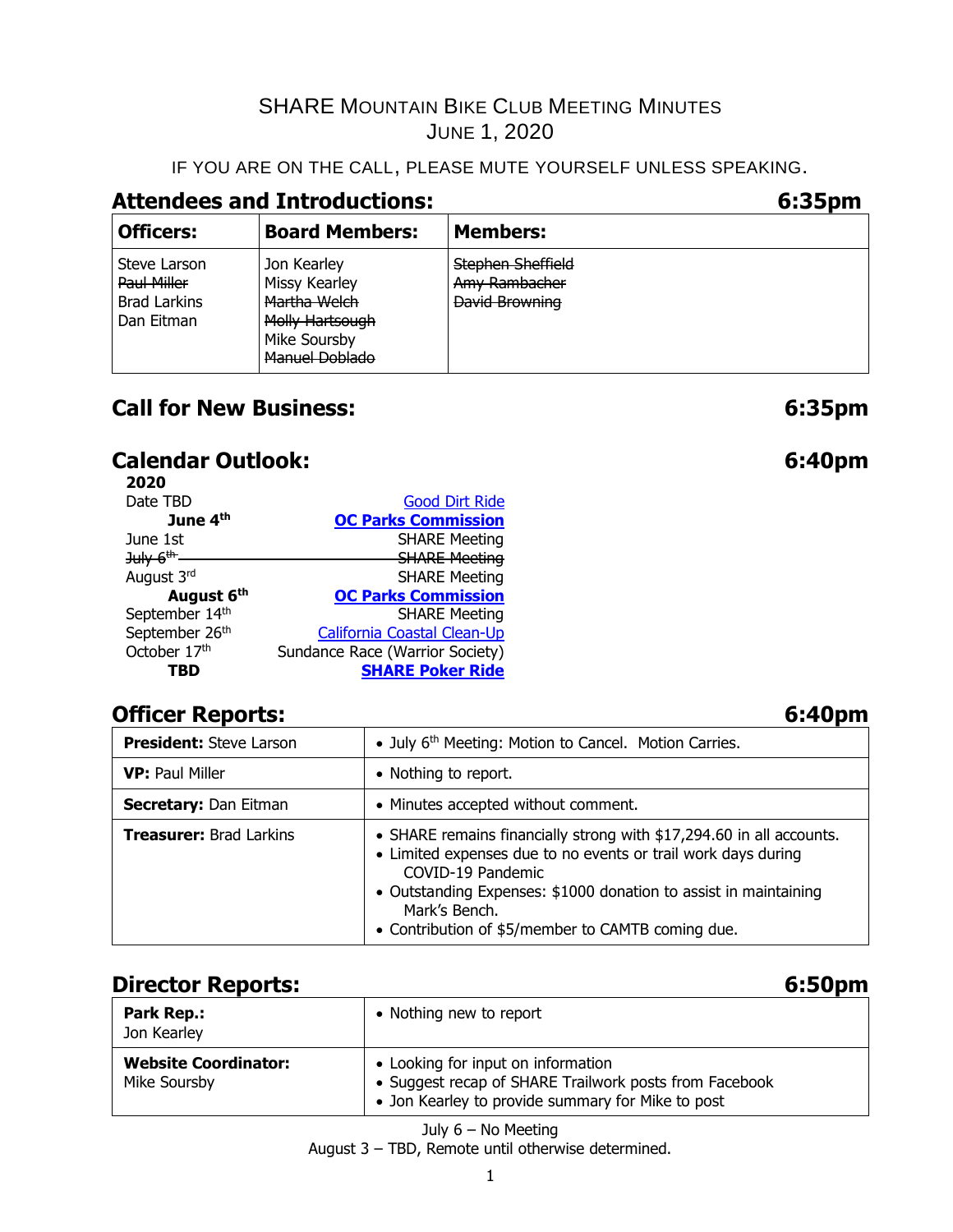## IF YOU ARE ON THE CALL, PLEASE MUTE YOURSELF UNLESS SPEAKING.

| Sponsorship:<br>Manuel Doblado                      | • Nothing to report                                                                                                                                                                                               |
|-----------------------------------------------------|-------------------------------------------------------------------------------------------------------------------------------------------------------------------------------------------------------------------|
| <b>Events Coordinator:</b><br>Paul Miller           | • Nothing to report                                                                                                                                                                                               |
| <b>Communications:</b><br>Missy Kearley             | • Awesome newsletter and email.<br>• Sent out (3) emails last month.<br>• Looking for ideas for next month.<br>Mark's Bench Update<br>$\circ$<br>History of SHARE<br>$\circ$<br>• Planning for 1-2 Emails in June |
| <b>Bell Coordinator:</b><br>Martha Welch            | • Hand out bells in Santiago Oaks - Jon/Missy Kearley<br>Contact Martha by June 6 <sup>th</sup> to obtain the Bell/Business Card<br>$\circ$<br>combo.<br>• Whiting Bell Box has been fixed and restocked.         |
| <b>Public Relations:</b><br>Steve Larson/Dan Eitman | • Steve Larson contributed to local Laguna News about a certain trail<br>and user conflicts.                                                                                                                      |
| <b>Membership:</b><br>Steve/Missy/Dan               | • 174 Current Members<br>• May: $(8)$ New, $(20)$ Renewals, $(26)$ Lapses<br>• Join/Renewals slightly behind 2019, but ahead of 2018.<br>• Trend is lower than 2019, but slightly ahead of 2018.                  |
| <b>Volunteer Coordinator:</b><br>Vacant             | $\bullet$                                                                                                                                                                                                         |
| <b>Marketing and Graphics:</b><br>Vacant            | • New SHARE font: "Permanent Marker".                                                                                                                                                                             |

**Park/Area Reports: 7:10pm Gov't/Land Manager Reports** • **Crystal Cove • Parking lots are open, but not camping. LCWP** – Jeremy Carver  $\vert \cdot \vert$  Nothing new to report. **Aliso/Wood Canyons** – Jason Bennet • OC Parks Commission to recommend abandonment of parks land necessary to provide for 133 widening. What is SHARE's position on abandonment of parkland covered under conservation/protection easements for a transportation project while simultaneously claiming that similar protections prevent expansion of recreational opportunities? **Whiting Ranch -** Stephen Sheffield • Closure until June 5<sup>th</sup> for Mountain Lion Sighting...2<sup>nd</sup> in Month of May **Santiago Oaks • Park staff hired crews to trim on Chutes, Weir, Oak Fireroad.** Volunteers continue to trim throughout all other trails.

> July 6 – No Meeting August 3 – TBD, Remote until otherwise determined.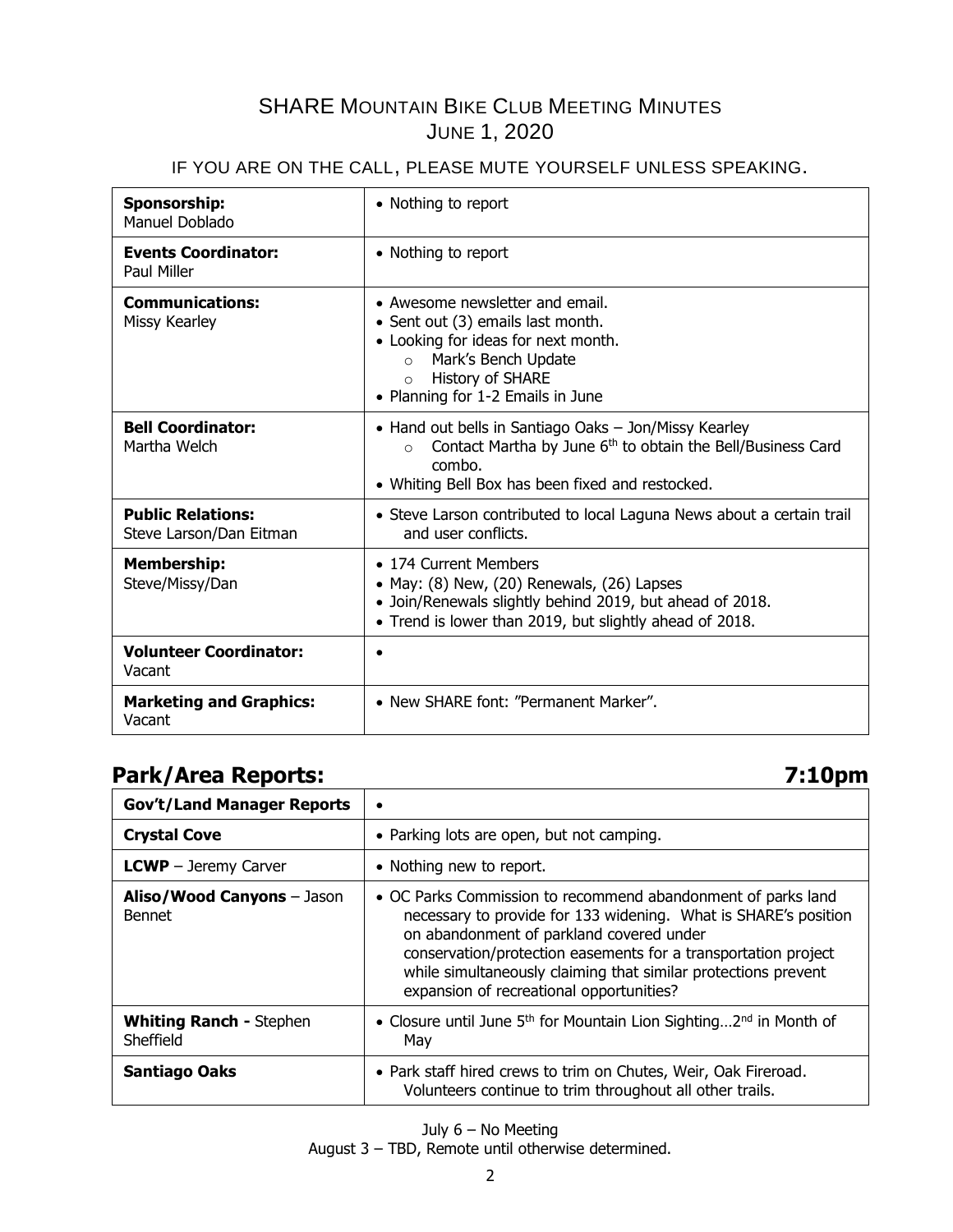## IF YOU ARE ON THE CALL, PLEASE MUTE YOURSELF UNLESS SPEAKING.

| <b>Peters Canyon</b>                               | • Nothing to report.                                                                |
|----------------------------------------------------|-------------------------------------------------------------------------------------|
| O'Neill                                            | • Nothing to report.                                                                |
| <b>IOSP/IRC</b>                                    | • Nothing to report. No timetable for opening space approved in<br>December.        |
| <b>Caspers</b>                                     | • Nothing to report.                                                                |
| <b>Chino Hills</b> $-$ Alan and Michelle<br>Vester | • Northridge trail will be re-opened as a single-track once funding is<br>approved. |
| <b>San Onofre</b>                                  | • Nothing to report.                                                                |
| <b>Other Areas</b>                                 | • Nothing to report.                                                                |

# **Old Business: 7:30pm**

- 
- 1. Informational Post topics: A Racer's View (October)-Dan Eitman, Trail Work (November) by Jon Kearley. Forward to Mike Soursby for publications as a "Post", not a "Blog". See if we can do it without the middle-man.
- 2. Need more communication on the website to indicate how much we work.
- 3. Recap of NICA Meeting and Follow-Up Action Items (refer to prior minutes).
	- a. Steven Sheffield brought up NICA venue desires at OC Parks Commission meeting.
	- b. Steven Sheffield will be at NICA races on Saturdays.
	- c. Look at Jersey placement for 2021. Deadline of September 2020. CAMTB/SHARE placement. Reach out to NICA for logo design.
- 4. Organizational Assessment Take the Pulse of the Membership. Any transition plans and outreach plans need this to determine how the organization moves forward with the best chances of success. Brad, Steve, and David to continue efforts on this. Discuss with Executive Board prior to moving forward with the next steps.

# **New Business: 7:30pm**

- 1. Take a Kid on a Poker Ride Day September? October? November? Permitting with OC Parks?
	- a. Review potential November  $7<sup>th</sup>$  date. Make the reservation if the OC Parks Calendar opens up.
		- b. Logistics to be discussed.

# **General Roundtable: 7:40pm**

- 1. Steve L. New shed storage behind the trailer for items that no longer fit in the trailer.
- 2. Steve L. Trailer requires re-organization and optimization.
- 3. Bring your riding and travel photos for the August meeting Slideshow!

# **Meeting Adjourned @ 7:45pm**

July 6 – No Meeting August 3 – TBD, Remote until otherwise determined.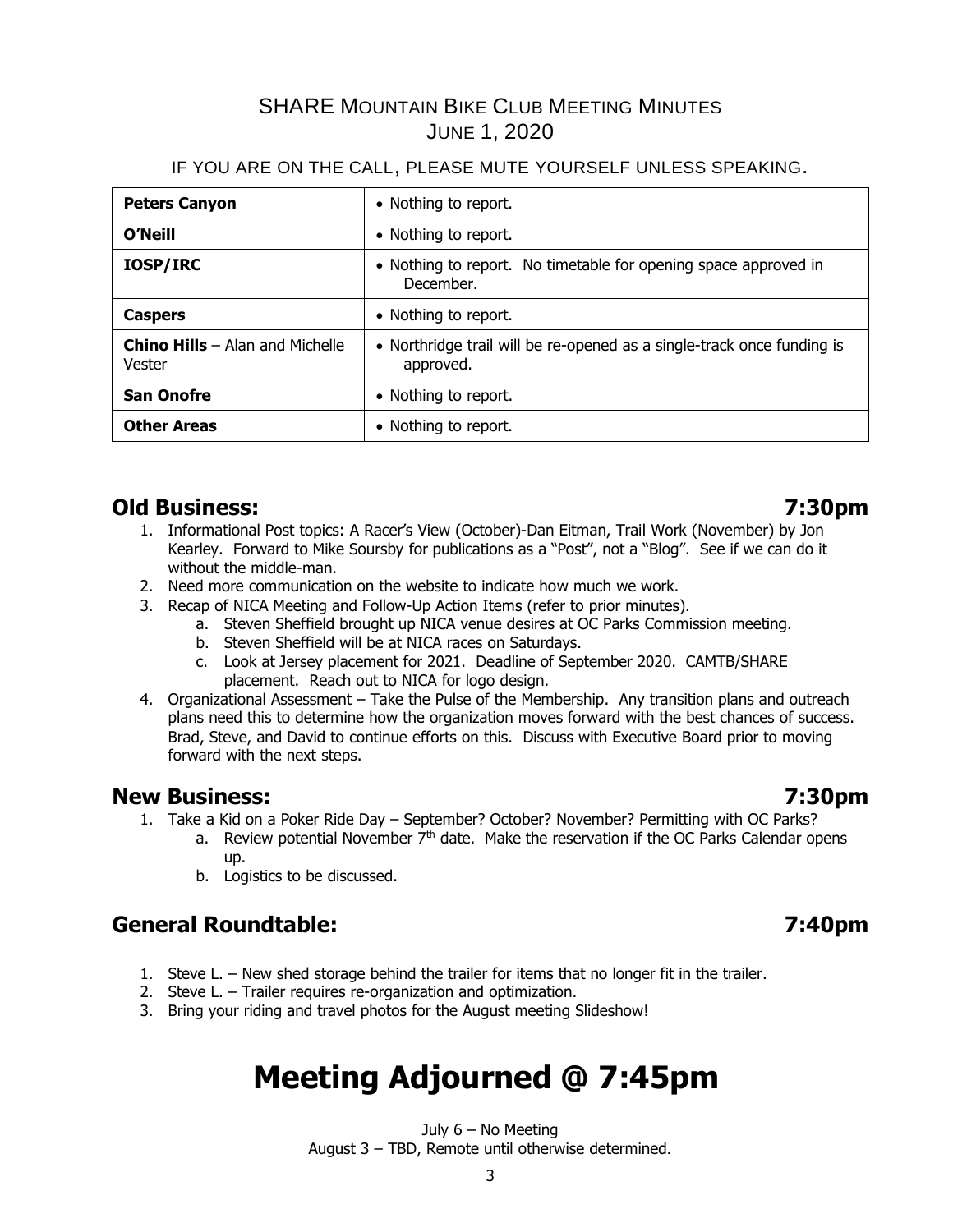# IF YOU ARE ON THE CALL, PLEASE MUTE YOURSELF UNLESS SPEAKING.

## Financial Statement

## **SHARE Mountain Bike Club**

June 2020 Financial Report - 6/1/2020



## **Bank Account (BofA)**

| Date          | Expense   | Deposit              | <b>Balance</b> | Note                                                  |  |
|---------------|-----------|----------------------|----------------|-------------------------------------------------------|--|
| Pending       | 250.00    |                      |                | 5,659.71 Trailer and Storage Expense - J&S RV Storage |  |
| 6/1/2020      |           |                      |                | 5.909.71 Current Balance                              |  |
| 5/21/2020     | 173.71    |                      |                | Tools Expense - Home Depot - 40W Hedge Trimmer        |  |
| 5/14/2020     |           | 5.00                 |                | Donation Income - Amazon Smile                        |  |
| 5/4/2020      |           | 0.21                 |                | Donation Income - Trail Care                          |  |
| <b>Totals</b> | 423.71 \$ | $5.21$ $\frac{1}{3}$ | 5,659.71       |                                                       |  |

## Bank Account (BofA Savings) - Reserve Account

| Date          | Expense | <b>Deposit</b> | <b>Balance</b> | Note                 |
|---------------|---------|----------------|----------------|----------------------|
| 6/1/2020      |         |                | 11,575.72      | Balance              |
| 5/14/2020     |         | 0.09           |                | - Interest<br>Income |
| <b>Totals</b> |         | 0.09           | 11,575.81      |                      |

## **Bank Account (PayPal)**

| Date          | Expense  | Deposit      | <b>Balance</b> | Note                                 |
|---------------|----------|--------------|----------------|--------------------------------------|
| 6/1/2020      |          |              |                | 59.08 Balance                        |
| 5/30/2020     |          | 19.26        |                | Donation Income - Ian Keith (\$20)   |
| 5/30/2020     | 0.74     |              |                | <b>Donation Expense</b>              |
| 5/25/2020     |          | 1.00         |                | Donation Income - Paypal Giving Fund |
| 5/19/2020     |          | 38.82        |                | Donation Income - Jeff Hyde (\$40)   |
| 5/19/2020     | 1.18     |              |                | <b>Donation Expense</b>              |
| <b>Totals</b> | $1.92$ : | $59.08$ \ \$ | 59.08          |                                      |

| <b>Totals</b>        | Expense |              | <b>Deposit</b> |       | <b>Balance</b> |           |
|----------------------|---------|--------------|----------------|-------|----------------|-----------|
| <b>BofA Checking</b> |         | 423.71       |                | 5.21  |                | 5,659.71  |
| <b>BofA Savings</b>  |         | <b>START</b> |                | 0.09  |                | 11,575.81 |
| Paypal               |         | 1.92         |                | 59.08 |                | 59.08     |
|                      |         | 425.63       |                | 64.38 |                | 17,294.60 |

Net Profit/(Loss) for Period  $(361.25)$ ć

| <b>Upcoming Significant Revenue</b> |  |
|-------------------------------------|--|
| None                                |  |
|                                     |  |

| <b>Upcoming Significant Expenses</b> |          |
|--------------------------------------|----------|
| Mark's Bench Donation                | 1.000.00 |
|                                      | 1.000.00 |

| m<br>n |
|--------|
|--------|

None

| <b>SULLILLER</b>          |     |           |
|---------------------------|-----|-----------|
| <b>Unrestricted Funds</b> | N/A | 16.294.60 |
| <b>Restricted funds</b>   |     |           |

## **Key Financial Points**

- SHARE remains financially strong with \$17,294.60 in accounts

- Limited expenses due to no events or trailwork days during COVID 19 Pandemic.

- Outstanding approved \$1000 expense for donation to assist in maintaining Mark's Bench.